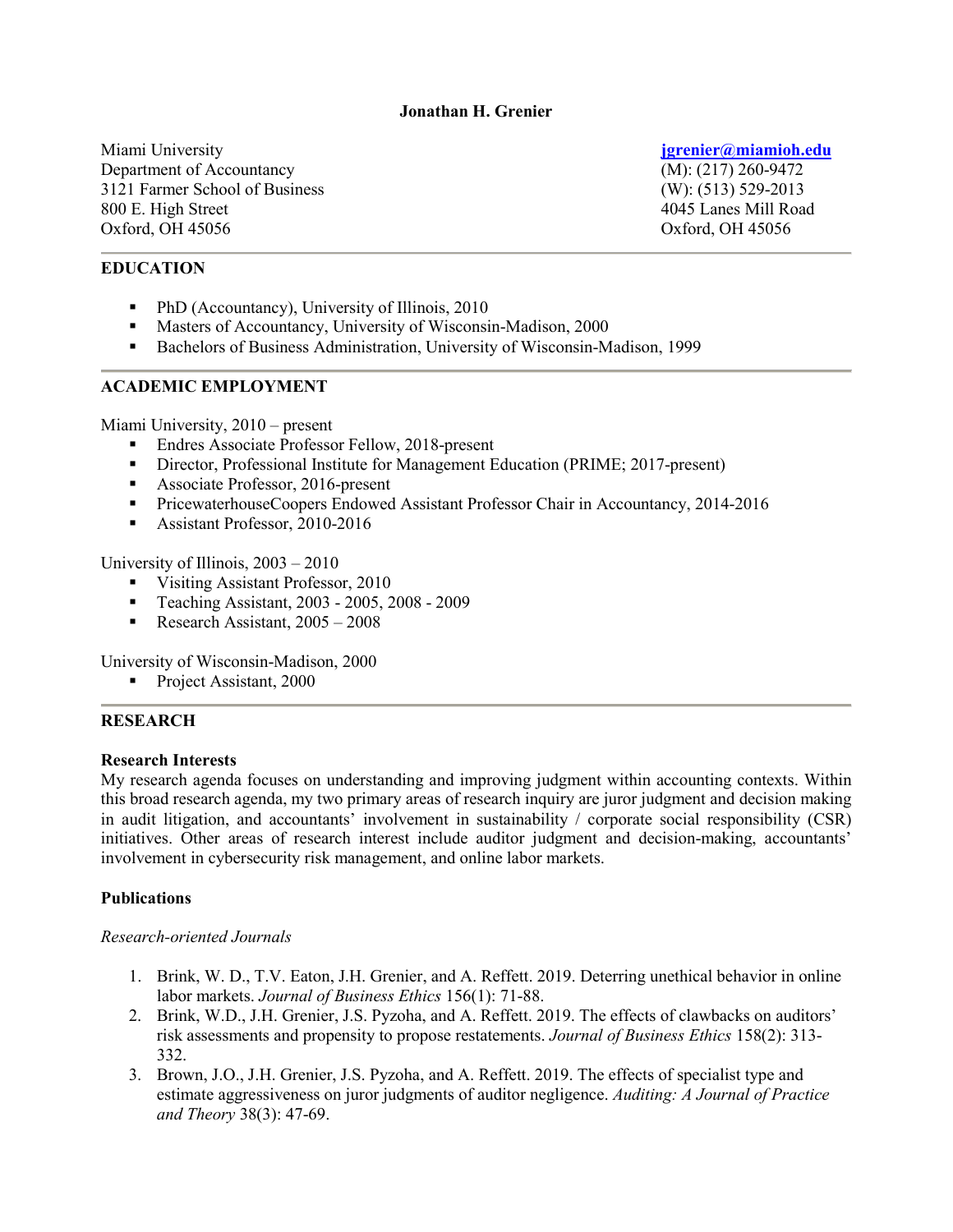- 4. Frank, M.L., J.H. Grenier, and J.S. Pyzoha. 2019. How disclosing a prior cyberattack influences the efficacy of cybersecurity risk management reporting and independent assurance. Forthcoming – *Journal of Information Systems.*
- 5. Ballou, B. P-C. Chen, J.H. Grenier, and D.L. Heitger. 2018. Corporate social responsibility assurance and reporting quality: Evidence from restatements. *Journal of Accounting and Public Policy* 37: 167-188.
- 6. Grenier, J.H., A. Reffett, C. Simon, and R. Warne. 2018. Conducting research on juror judgment and decision making in cases of alleged auditor negligence: A toolkit for new scholars. *Behavioral Research in Accounting* 30(1): 99-110.
- 7. Farrell, A.M., J.H. Grenier, and J.L. Leiby. 2017. Scoundrels or stars? Theory and evidence on the quality of workers in online labor markets. *The Accounting Review* 92(1): 93-114.
- 8. Grenier, J.H. 2017. Encouraging professional skepticism in the industry specialization era. *Journal of Business Ethics* 142(2): 241-256.
	- 2011 AAA ABO Section Outstanding Dissertation Award
- 9. Brasel, K., M. Doxey, J.H. Grenier, and A. Reffett. 2016. Risk disclosure preceding negative outcomes: The effects of reporting critical audit matter paragraphs on judgments of auditor liability. *The Accounting Review* 91(5): 1345-1362.
- 10. Casey, R.J. and J.H. Grenier. 2015. Understanding and contributing to the enigma of corporate social responsibility (CSR) assurance in the United States. *Auditing: A Journal of Practice and Theory* 34(1): 97-130.
	- *Auditing: A Journal of Practice and Theory Best Paper Award (2018)*
- 11. Grenier, J.H., D.J. Lowe, A. Reffett, and R.C. Warne. 2015. The effects of independent expert recommendations on juror judgments of auditor negligence. *Auditing: A Journal of Practice and Theory* 34(4): 157-170.
- 12. Grenier, J.H., B. Pomeroy, and M. Stern. 2015. The effects of accounting standard precision, auditor task expertise, and judgment frameworks on audit firm litigation exposure. *Contemporary Accounting Research* 32(1): 336-357.
	- Best PhD Student Paper (2011 AAA Auditing Section Midyear Conference)
- 13. Ballou, B., R.J. Casey, J.H. Grenier, and D.L. Heitger. 2012. Exploring the strategic integration of sustainability initiatives: Opportunities for accounting research. *Accounting Horizons* 26 (2): 265- 288.
- 14. Grenier, J.H., B. Pomeroy, and A. Reffett. 2012. Speak up or shut up? The moderating role of credibility on auditor remedial defense tactics. *Auditing: A Journal of Practice and Theory* 31(4): 65-83.

# *Practitioner-oriented and Pedagogical Journals*

- 15. Chen, P-C., B. Ballou, J.H. Grenier, and D.L. Heitger. 2019. Sustainability assurance's link to reporting quality. *Journal of Accountancy* – October 10<sup>th</sup>. [https://www.journalofaccountancy.com/news/2019/oct/sustainability-assurance-link-to](https://www.journalofaccountancy.com/news/2019/oct/sustainability-assurance-link-to-reporting-quality-201919354.html)[reporting-quality-201919354.html](https://www.journalofaccountancy.com/news/2019/oct/sustainability-assurance-link-to-reporting-quality-201919354.html)
- 16. Brown, J.O., J.H. Grenier, J.S. Pyzoha, A. Reffett, and N. Zielinski. When does utilizing valuation specialists reduce auditors' litigation risk? Conditionally accepted at *Current Issues in Auditing*.
- 17. Farrell, A., J.H. Grenier, J. Leiby, E. Retcher, and M. Shackell. 2019. The upsides and downsides of online labor. *Financial Management Magazine* – September 23rd [https://www.fm](https://www.fm-magazine.com/news/2019/sep/online-labour-gig-economy-201921420.html)[magazine.com/news/2019/sep/online-labour-gig-economy-201921420.html](https://www.fm-magazine.com/news/2019/sep/online-labour-gig-economy-201921420.html)
- 18. Brink, W.D., J.H. Grenier, J.S. Pyzoha, A. Reffett, and N. Zielinski. 2019. Practitioner Summary: The effects of clawbacks on auditors' risk assessments and propensity to propose restatements. With William Brink, Jonathan Pyzoha, Andrew Reffett, and Natalie Zielinski. Forthcoming - *Current Issues in Auditing.*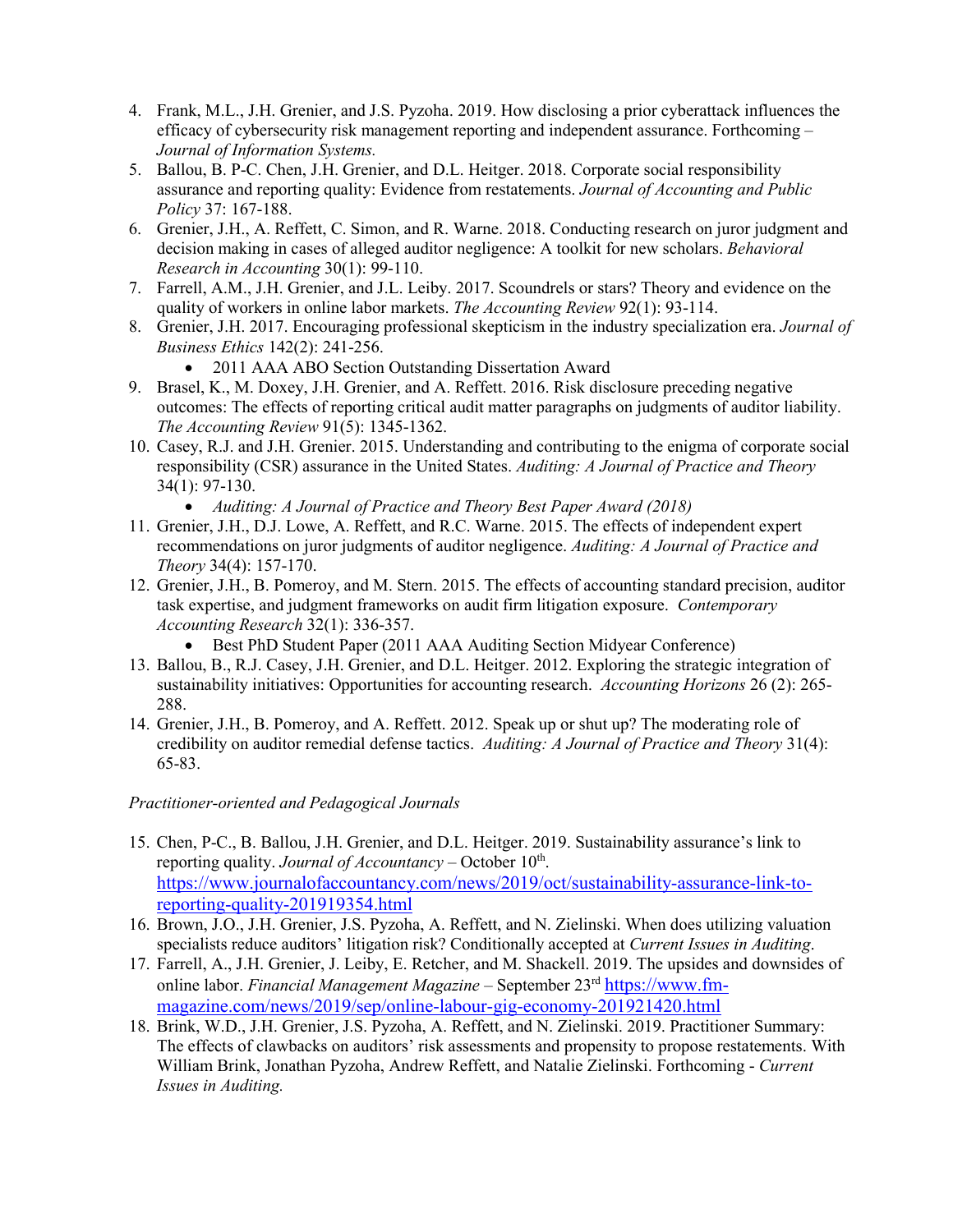- 19. Eaton, T., J.H. Grenier, and D. Layman. 2019. Accounting and cybersecurity risk management. Forthcoming - *Current Issues in Auditing*.
- 20. Casey, R.J. and J.H. Grenier. 2018. Save money by having your sustainability report assured. *Journal of Accountancy* – April 11<sup>th</sup> [https://www.journalofaccountancy.com/news/2018/apr/sustainability-report-assurance-services-](https://www.journalofaccountancy.com/news/2018/apr/sustainability-report-assurance-services-201815361.html)[201815361.html](https://www.journalofaccountancy.com/news/2018/apr/sustainability-report-assurance-services-201815361.html)
- 21. Brasel, K., M. Doxey, J.H. Grenier, and A. Reffett. 2016. Practitioner summary of: Risk disclosure preceding negative outcomes: The effects of reporting critical audit matter paragraphs on judgments of auditor liability. *Current Issues in Auditing* 10(2): P1-P10.
- 22. Brezina, M., R.J. Casey, J.H. Grenier, and A.B. Reffett. 2012. The SMU football recruiting scandal: A primer on compliance auditing and forensic investigations. *Journal of Accounting Education*  30(2): 233-247.
- 23. Grenier, J.H., B. Ballou, and S. Philip. 2012. Enhancing actual and perceived audit committee effectiveness through financial expert certification. *Current Issues in Auditing* 6(2): A15-25.
- 24. Grenier, J.H., B. Pomeroy, and A. Reffett. 2012. When do auditor defense tactics increase rather than decrease perceived auditor negligence? *Current Issues in Auditing* 6(2): P7-12.

# **Working Papers**

- 1. Stakeholder perceptions of data and analytics based auditing techniques. With Brian Ballou and Andrew Reffett. Preparing 2nd round submission for *Accounting Horizons*.
- 2. Board liability for cyberattacks: The effects of a prior attack and implementing the AICPA's Cybersecurity Framework. With Michele Frank and Jonathan Pyzoha. Under review at *Behavioral Research in Accounting*.
- 3. Can management reduce legal liability for greenwashing to assurance providers? With Wioleta Olczak and Robin Roberts. Preparing submission for *Contemporary Accounting Research*.
- 4. Attorney strategy and experience in disputes against auditors: Insights from the legal field. With Brian Goodson and Eldar Maksymov. Preparing submission for *Accounting Organizations and Society.*
- 5. Increasing the relevance of corporate social responsibility reporting through reporting enhancements and stakeholder-centric assurance. With Brian Ballou, Jim Bierstaker, and Dan Heitger. Preparing submission for *Accounting Organizations and Society.*
- 6. How management's involvement of the auditor can enhance auditor independence. With Bradley Pomeroy and Stephen Rowe. Preparing submission for *Auditing: A Journal of Practice & Theory.*
- 7. Improving judgments of auditor negligence and the precautionary principle. With Mark Peecher and David Piercey. Preparing submission for *Contemporary Accounting Research*.

# **Research Grants**

- 1. Miami University Committee on Faculty Research. 2017. Summer research appointment.
- 2. Miami University Department of Accountancy. 2016, 2018, 2019. Summer research grant.
- 3. KPMG LLP. 2014. The impact of applying data analytics techniques on audit firms' business risk. \$26,000 in external funding. With Brian Ballou and Andrew Reffett.

# **Academic Presentations**

# *Research Conferences*

- Accounting Horizons Conference on Data Analytics in Accounting (New York, NY, December 2019, scheduled)
- AAA Auditing Midyear Conference (Nashville, TN, January 2019)
- AAA Conference of the Public Interest Section (Winter Park, FL, April 2016)
- International Symposium on Auditing Research (Boston, MA, June 2015)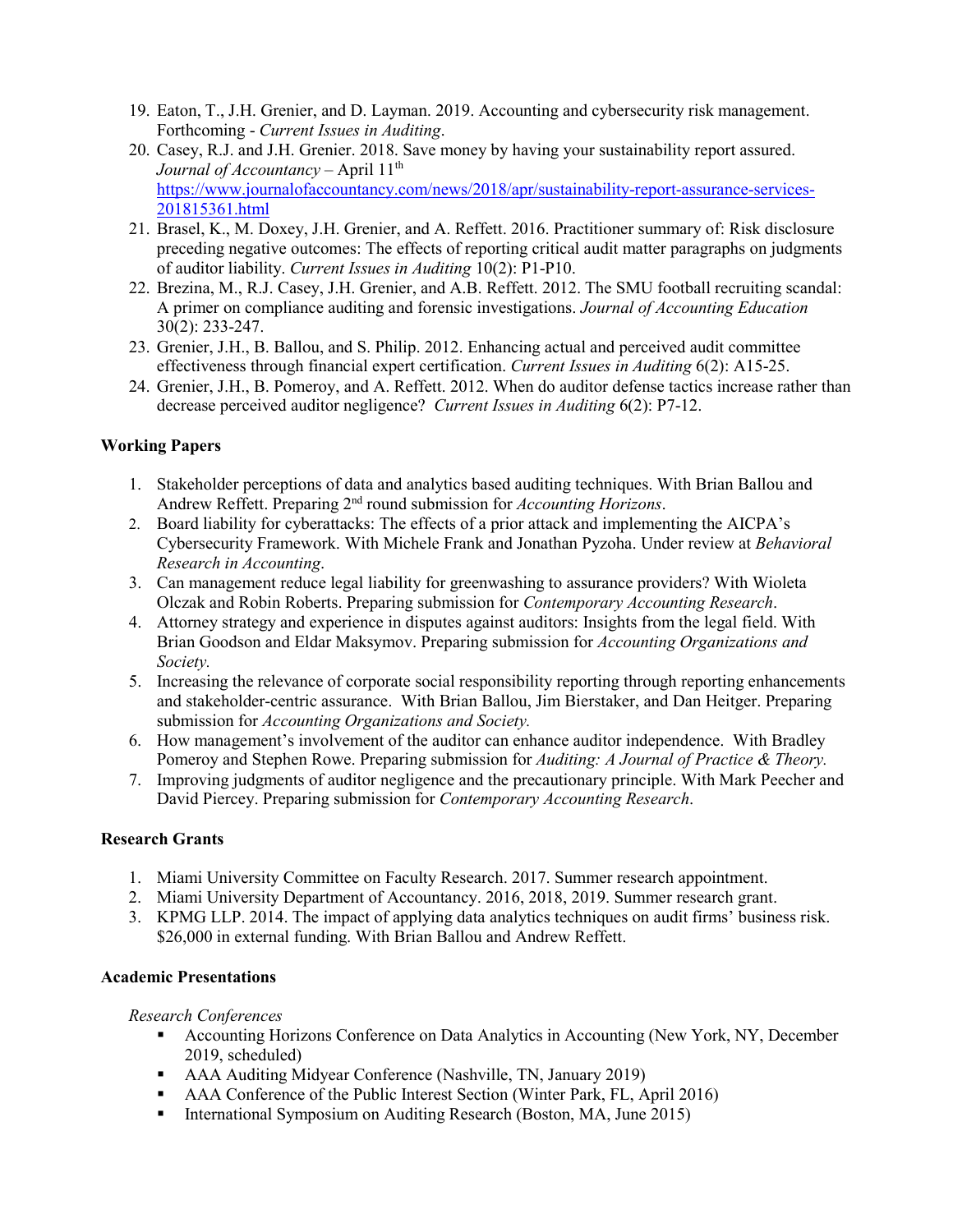- University of Waterloo's Ethics Symposium (Toronto, ON, April 2015)
- AAA Auditing Midyear Conference (Miami, FL, January 2015)
- Lilly Spring International Conference (Bethesda, MD, May 2014)
- Alumni Teaching Scholars Symposium (Oxford, OH, March 2014)
- AAA Auditing Midyear Conference (Savannah, GA, January 2012)
- AAA ABO Section Meeting (Kansas City, MO; October 2011)
- European Auditing Research Network Symposium (Bergen, Norway; September 2011)
- AAA Auditing Midyear Conference (Albuquerque, NM, January 2011)
- <sup>19th</sup> Symposium on Auditing Research (Champaign, IL, October 2010)
- AAA Auditing Midyear Conference (Austin, TX; January 2008)
- International Symposium on Auditing Research (Pasadena, CA, June 2007)

## *Invited Presentations of Research*

- University of Central Florida, 2020 (scheduled)
- Queens University, 2019
- University of Kentucky, 2018
- Georgia State University, 2018
- University of Cincinnati, 2018
- University of North Texas, 2017
- KPMG LLP U.S. Headquarters, 2017
- Georgia Institute of Technology, 2015
- **Miami University, 2010, 2011, 2014, 2018**
- University of Nevada, Las Vegas, 2011
- Iowa State University,  $2010$
- **Texas Tech University, 2010**
- University of Notre Dame, 2010
- University of South Carolina, 2010
- University of Massachusetts, 2010
- University of Waterloo, 2010
- University of Illinois, 2006, 2009

## **TEACHING EXPERIENCE**

## **Miami University**

*Accountancy 453/553: Financial Statement Auditing*

Average Instructor Rating: 3.6 / 4.0

*Accountancy 490/650: Fraud Examination*

Average Instructor Rating: 3.7 / 4.0

## **University of Illinois**

*Accountancy 405: Assurance and Attestation* 

Average Instructor Rating:  $4.2 / 5.0$ 

# **External Grants for Curriculum Development**

*KPMG Curriculum Development Initiative*

• Professional Judgment in Accounting Service Lines. With Andrew Reffett.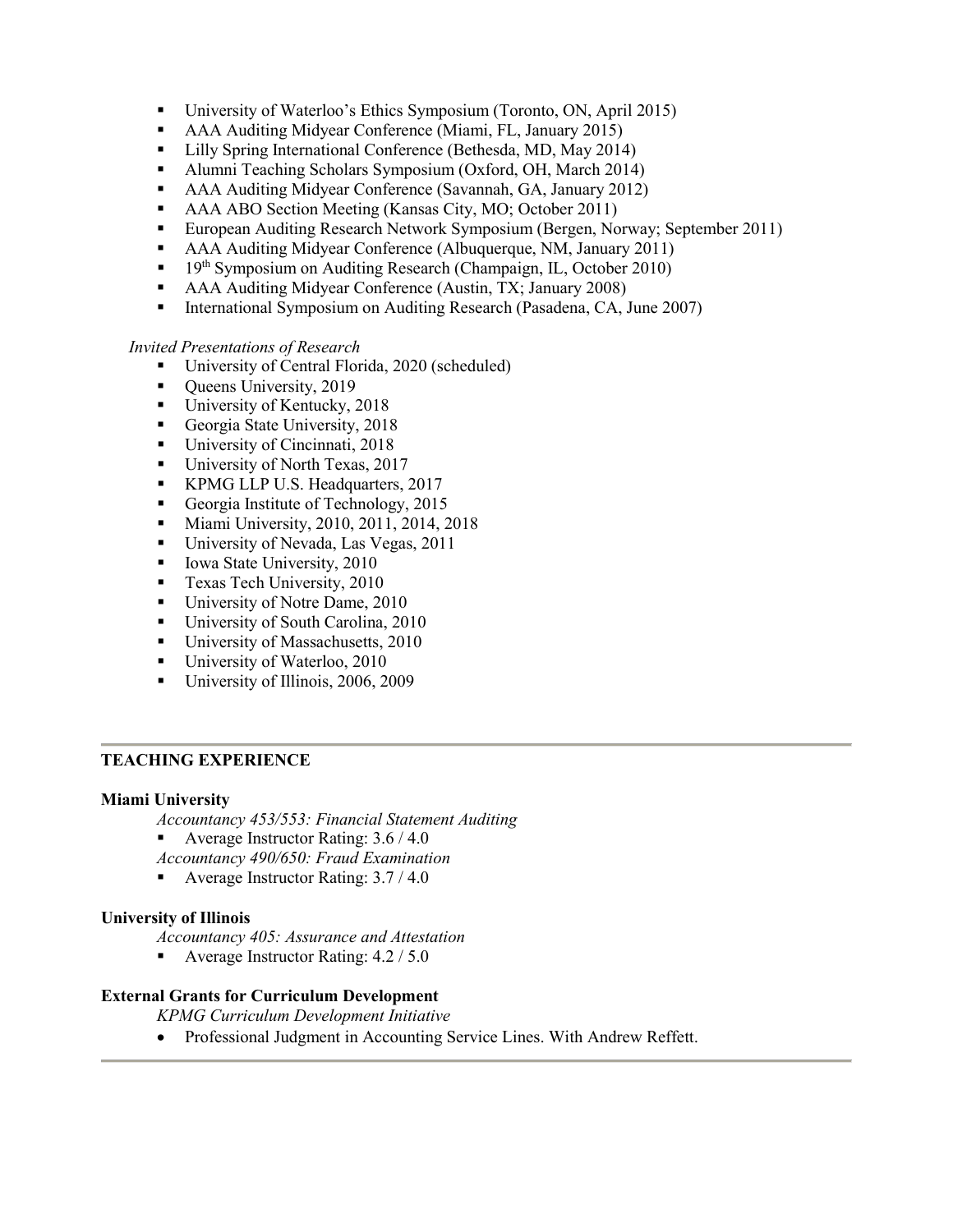## **PROFESSIONAL AFFILIATIONS AND SERVICE**

### **Professional Affiliations**

Certified Public Accountant**,** State of Georgia (inactive) Member, *American Accounting Association* (Auditing, Public Interest, and ABO Sections) Member, *Society for Judgment and Decision Making* Member, *International Association for Accounting Education and Research*

### **Academic Service**

Editorial Board

*Auditing: A Journal of Practice and Theory* (2014-present)

#### Ad hoc reviewer

*Accounting, Organizations, and Society Accounting Horizons The Accounting Review Advances in Accounting American Journal of Business Auditing: A Journal of Practice and Theory Behavioral Research in Accounting Contemporary Accounting Research Current Issues in Auditing European Accounting Review International Journal of Auditing Journal of Accounting Literature Journal of Accounting and Public Policy Journal of Business Ethics Journal of Excellence in College Teaching Journal of Information Systems* CAAA Annual Conference (2012) Centre for Accounting Ethics Grant Proposals (2016) AAA Auditing Section Midyear Conference (2007 - 2018) Lehigh Inaugural Conference on Financial Reporting, Auditing, and Governance (2010) AAA Annual Meetings (2007 – 2009, 2011-2014, 2016, 2018) AAA Ohio Regional Meeting (2011 – 2012, 2014) AAA ABO Research Conference (2008, 2011) AAA Midwest Regional Meeting (2007) University of Illinois Symposium on Auditing Research (2006)

## Discussant

2018 Auditing Midyear Conference (Portland, OR) 2016 American Accounting Association Annual Meeting (New York, NY) 2013 American Accounting Association Annual Meeting (Anaheim, CA) 2013 Auditing Midyear Conference (New Orleans, LA) 2012 Auditing Midyear Conference (Savannah, GA) 2011 American Accounting Association Annual Meeting (Denver, CO) 2010 Auditing Midyear Conference (San Diego, CA) 2009 Auditing Midyear Conference (St. Petersburg, FL) 2008 Auditing Midyear Conference (Austin, TX)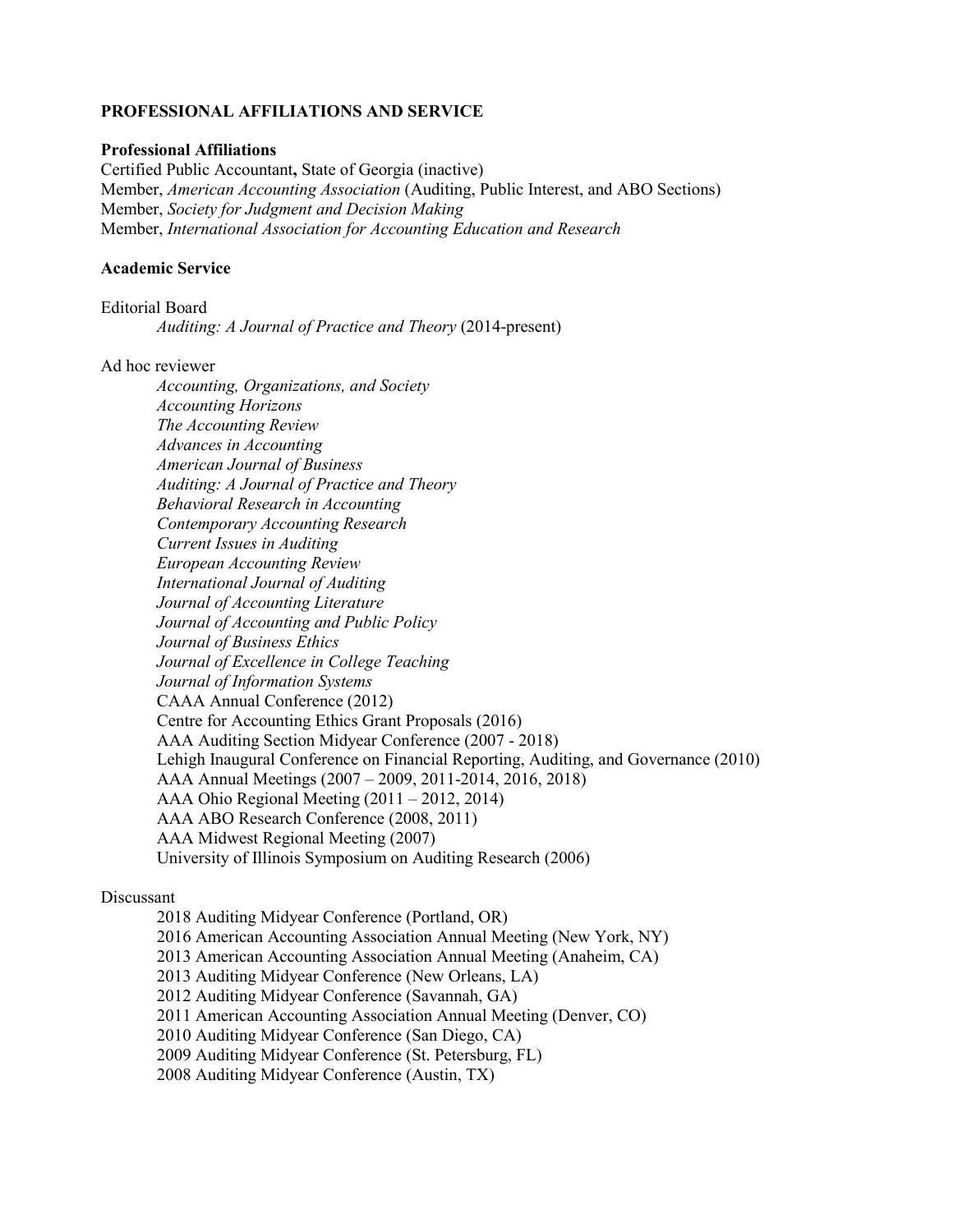#### Moderator

- 2016 American Accounting Association Annual Meeting (New York, NY)
- 2011 American Accounting Association Annual Meeting (Denver, CO)
- 2007 AAA Annual Meeting (Chicago, IL)
- 2007 Auditing Midyear Conference (Charleston, SC)

#### Panelist

2016 AAA Conference of the Public Interest Section Doctoral/Early Scholar Consortium Presentation on CSR research and panelist on career advice

- 2013 American Accounting Association Annual Meeting (Anaheim, CA)
	- Integrating sustainability into accounting curriculum

#### Participant

2011 PCAOB Academic Research Conference (Washington, DC)

American Accounting Association

ABO Section Nominations Committee (2019-present) *The Accounting Review* Steering Committee (2018-19) ABO Section Awards Committee (2012) Auditing Section Communications Committee (2013-present)

#### **University/Department Service**

Miami University

Director, Douglas Millett Forensic Accounting Case Competition (2018 – present) Faculty Senate (2018-present) Masters in Management Task Force, Member (2018-present) Professional Institute for Management Education (PRIME), Director (2017-present) PRIME Curriculum Revision Task Force, Chair (2017-present) Miami University Harassment/Discrimination Review Panel, Member (2016-present) FSB Business Honors and Scholars Committee, Member (2015-present) FSB Scholarship Committee, Member (2014-2015) FSB Careers Committee, Member (2012-2014; 2016-present) FSB Academic Appeals Committee, Member (2013-2016) Personnel Committee, Member (2016-present) Faculty Development Committee, Member (2014-2016) Finance and External Relations Committee, Chair (2013-2016) Finance and External Relations Committee, Member (2012-2013) Mission and Strategic Planning, Member (2013-2014) Faculty Workload Committee, Member (2011-13) Faculty Workload Committee, Chair (2016-present) Scholarship Committee, Member (2010-11)

### **HONORS AND AWARDS**

### **American Accounting Association**

- *2011 AAA ABO Section Outstanding Dissertation Award*
- *2018 Auditing: A Journal of Practice and Theory Best Paper Award*

### **Miami University**

- *Nominee, Richard K. Smucker Teaching Excellence Award: Outstanding Professor,* 2017
- *James Robeson Junior Faculty Research Excellence Award,* 2015